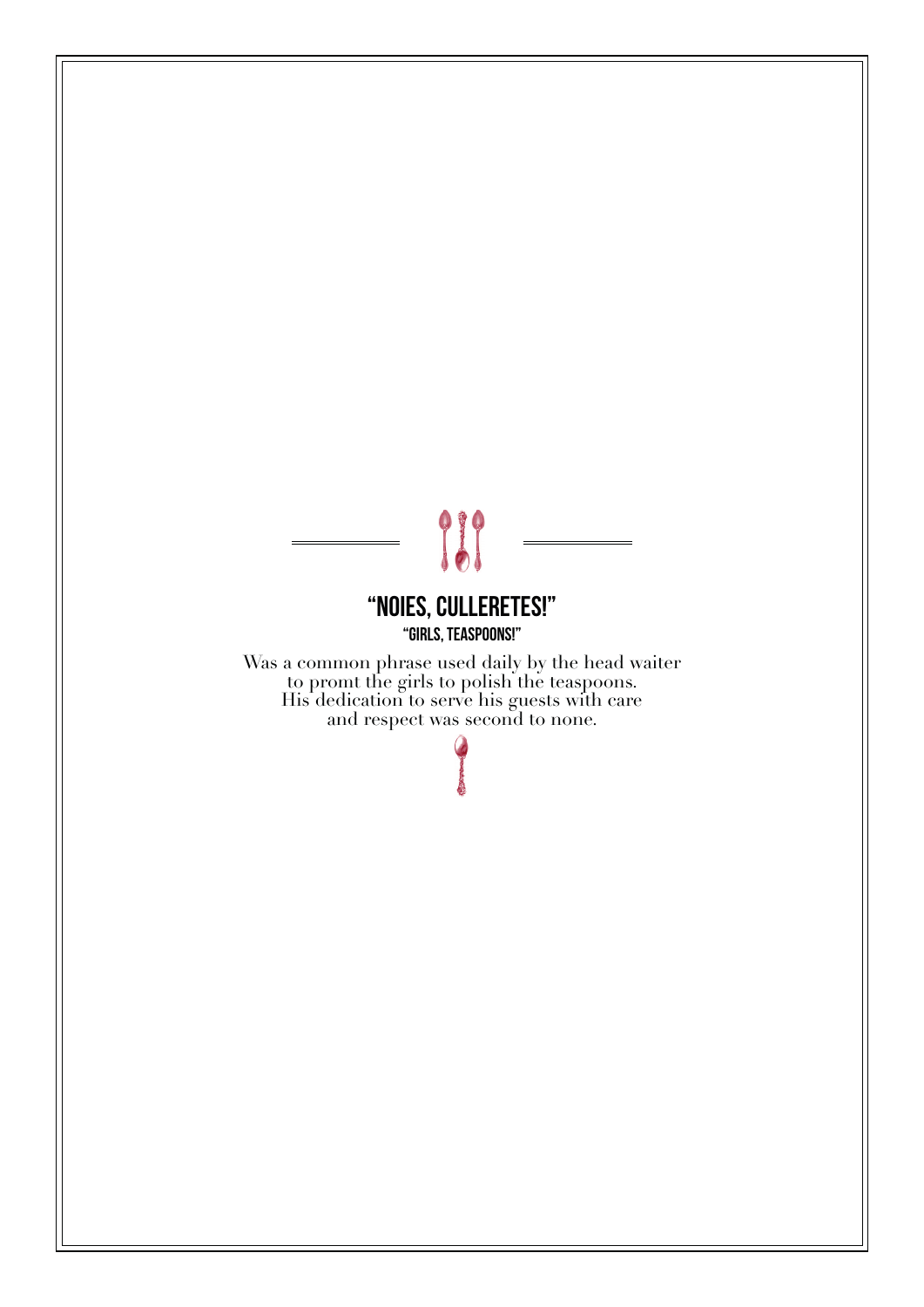

## **1786 SPECIAL MENU · MENÚ ESPECIAL 1786**

Cod brandade and spinach cannelloni *Canelones de espinacas y brandada de bacalao* 

Duck ham, walnut, Parmesan, mâche and rocket salad *Ensalada de rúcula, canónigos, parmesano, nueces y jamón de pato*

> Broad beans with blood sausage and bacon *Habas a la catalana*

Walnut, quince paste and goat cheese salad with honey vinaigrette *Ensalada de queso de cabra, membrillo, nueces y vinagreta de miel*

> Wild boar stew *Civet de jabalí*

Baked cod with garlic mousseline or griddled *Bacalao gratinado con "all i oli" o "a la llauna"*

> Veal rib eye steak and champignons *Entrecot de ternera con champiñones*

> > Grilled shrimp *Gambas a la plancha*

> > > Tiramisú

Cinnamon ice cream *Helado de canela*

> Catalan cream *Crema catalana*

Lemon sorbet *Sorbete de limón*

Bread, mineral water,

white, red or rosé wine from Més Que Paraules Winery (DO Pla de Bages) or Culleretes handcrafted beer *Pan, agua mineral,* 

*vino blanco, negro o rosado de la Bodega Més Que Paraules (DO Pla de Bages) o cerveza artesana Culleretes*

32,00 €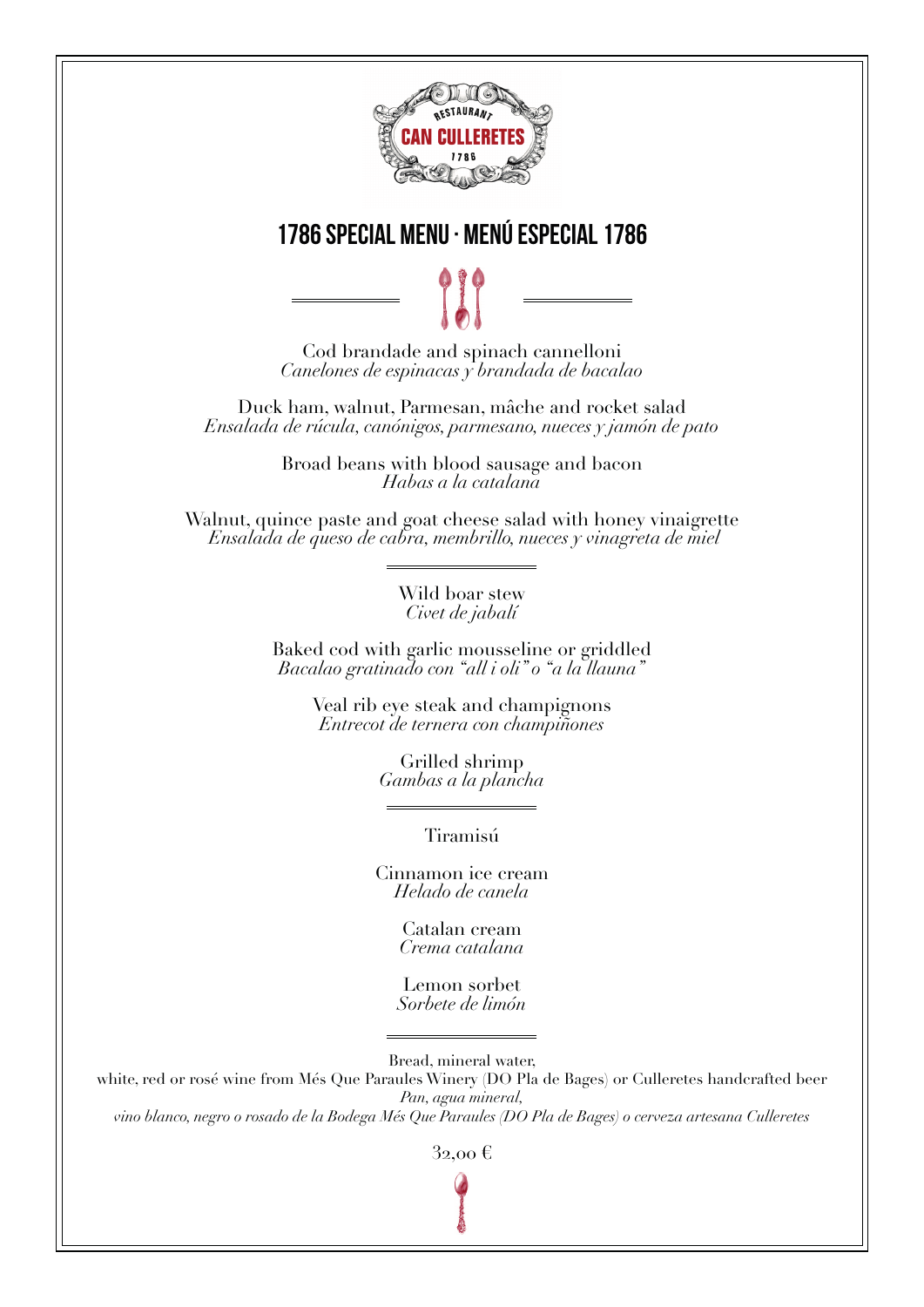## **AGUT-MANUBENS FAMILY MENU · MENÚ DE LA FAMÍLIA AGUT-MANUBENS**

 $\mathbf{C}$ 

Culleretes salad (mesclun, asparagus, olives, carrot, egg, pepper, tomato, ham) *Ensalada Culleretes (mezclum, espárrago, aceitunas, zanahoria, huevo, pimiento, tomate, jamón)*

Prawn and spaghetti salad *Ensalada de espaguetis y langostinos*

Fish soup or Catalan meat and vegetable broth *Sopa de pescado o Escudella*

Mousse of the day *Pastel del día*

Traditional cannelloni *Canelones "los de siempre"*

Rice casserole (only served on Thursdays, Sundays and holidays at lunch) *Arroz a la cazuela (sólo jueves, domingos y festivos al mediodía)* 

Roasted chicken with potatoes or with ratatouille *Pollo asado con patatas o con sanfaina*

Grilled fresh salmon *Salmón fresco a la plancha*

Roasted duck with prunes *Pato con ciruelas*

Veal knuckle with milk cap mushrooms *Jarrete de ternera con rovellones*

Battered squid rings *Calamares a la romana*

Pork sausage with white beans *Butifarra con judías*

Catalan cream or Whisky ice cream cake *Crema catalana o Tarta al whisky*

Raspberry, mango or lemon sorbet *Sorbete de limón, mango o frambuesa*

> Melon *Melón*

Bread, mineral water or soft drink or house wine (white, red or rosé) or beer *Pan, agua mineral o refresco o vino de la casa blanco, negro o rosado o cerveza*

24,00 €